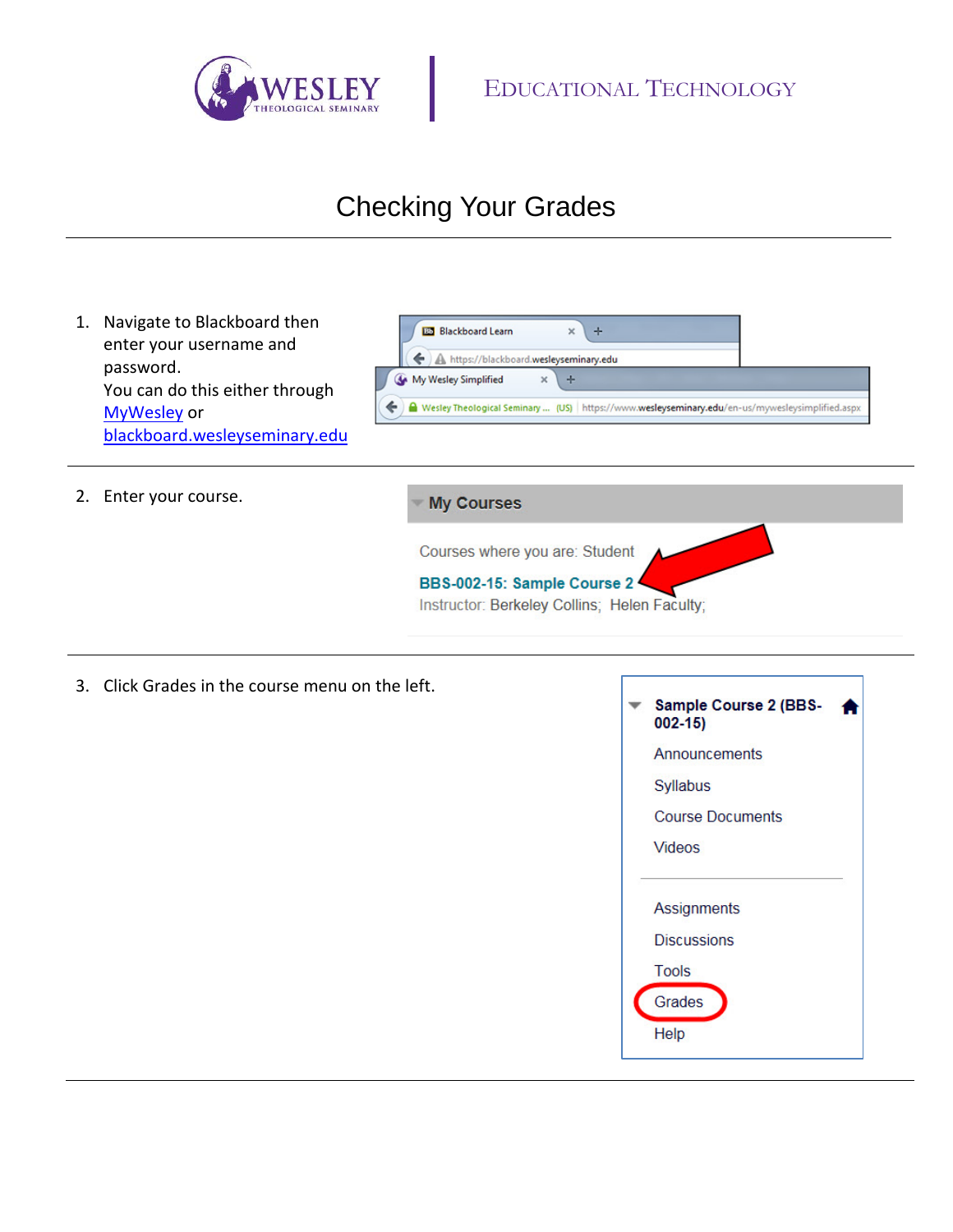| 4. | All graded<br>material will | <b>My Grades</b>                                           |                                           |                                        |
|----|-----------------------------|------------------------------------------------------------|-------------------------------------------|----------------------------------------|
|    | show on this<br>screen.     | All<br>Graded<br>Upcoming<br>Submitted                     |                                           | Order by: Course Order<br>$\checkmark$ |
|    |                             | <b>ITEM</b>                                                | <b>LAST ACTIVITY</b>                      | GRADE                                  |
|    |                             | <b>Weighted Total</b><br>View Description Grading Criteria |                                           | $\qquad \qquad \blacksquare$           |
|    |                             | Total<br>View Description Grading Criteria                 |                                           | 88.00<br>/100                          |
|    |                             | <b>Essay One</b><br>DUE: JAN 15, 2016<br>Assignment        | Nov 22, 2016 11:35 AM<br><b>GRADED</b>    | 88.00<br>1100                          |
|    |                             | <b>Essay Two</b><br>Assignment                             | Sep 22, 2016 12:11 PM<br><b>SUBMITTED</b> | - 0                                    |
|    |                             | <b>Essay Three</b><br>Assignment                           | <b>UPCOMING</b>                           | ٠<br>/100                              |

5. At the top, you can toggle which grades you would like to see. All shows everything that has been graded, is waiting on your instructor to grade, and assignments you have not turned in.

| All<br>Graded |  | Upcoming | Submitted | Order by: Course Order | $\checkmark$ |
|---------------|--|----------|-----------|------------------------|--------------|
|---------------|--|----------|-----------|------------------------|--------------|

6. The Weighted gives a running total of your grade up to that point, as calculated by the percentages of worth for each item identified by your instructor. (Ex. Discussions are worth 15% of the final grade, essays are worth 30%, etc.) Your instructor may not opt to use the Weighted Total as it requires set up. If this is blank, disregard or ask your instructor to set it up.

The Total section gives the sum of all of your graded activities.

| <b>My Grades</b>                                           |                      |                                       |
|------------------------------------------------------------|----------------------|---------------------------------------|
| All<br>Submitted<br>Graded<br><b>Upcoming</b>              |                      | se Order<br>Order by:<br>$\checkmark$ |
| <b>ITEM</b>                                                | <b>LAST ACTIVITY</b> | <b>RADE</b>                           |
| <b>Weighted Total</b><br>View Description Grading Criteria |                      |                                       |
| Total<br>View Description Grading Criteria                 |                      | 88.00<br>1100                         |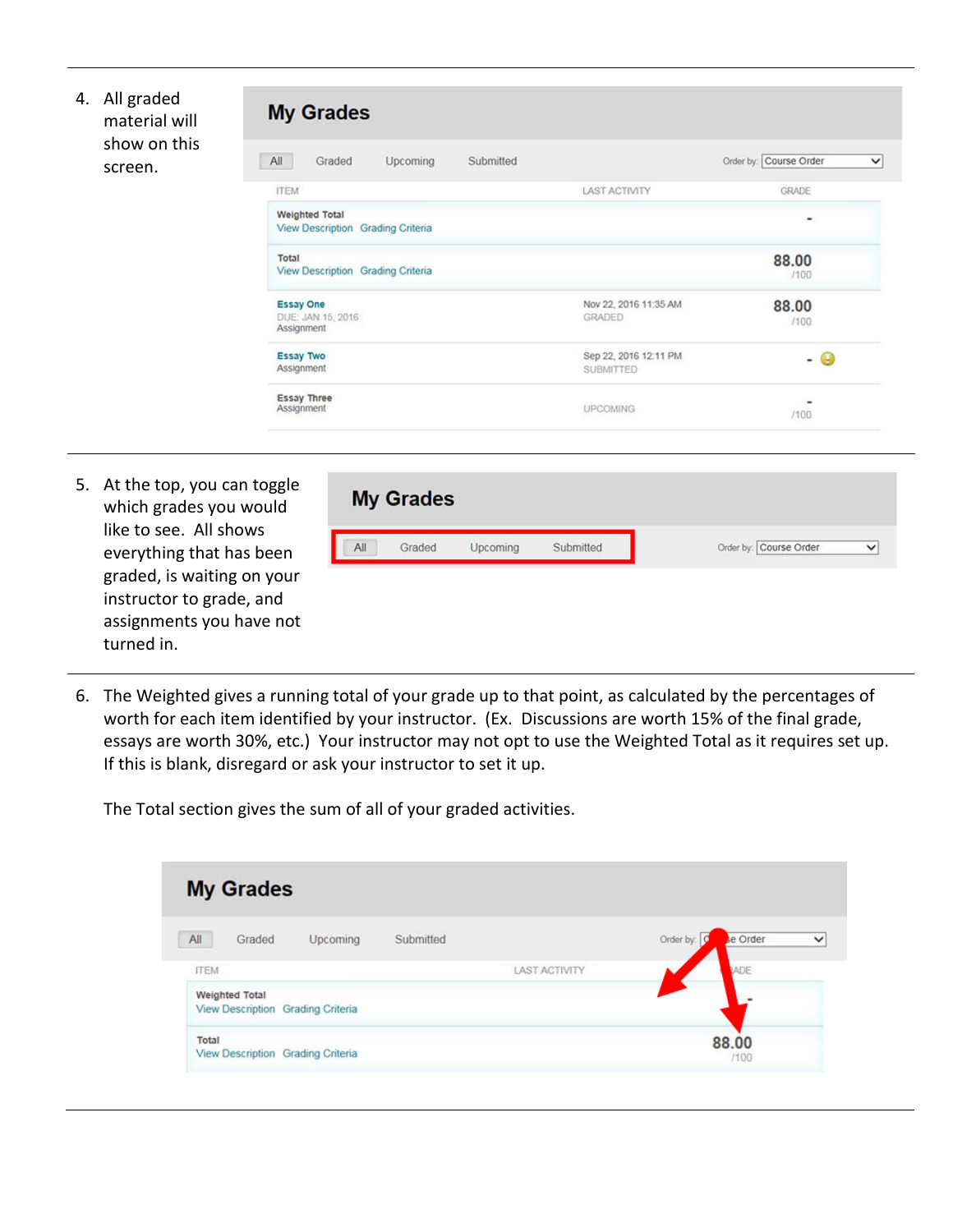7. Your assignments have been graded, will show with a numeric score as your grade and the assignment title hyperlinked.

| <b>Essay One</b><br>DUE: JAN 15, 2016<br>Assignment | Nov 22, 2016 11:35 AM<br><b>GRADED</b>    | 88.00<br>/100                            |
|-----------------------------------------------------|-------------------------------------------|------------------------------------------|
| <b>Essay Two</b><br>Assignment                      | Sep 22, 2016 12:11 PM<br><b>SUBMITTED</b> | - 69                                     |
| <b>Essay Three</b><br>Assignment                    | <b>UPCOMING</b>                           | $\overline{a}$<br>/100<br><b>SERVICE</b> |

8. Assignments with a yellow exclamation point inside of the circle are waiting to be graded. This means you have submitted the assignment, but your instructor has not entered a grade.

| <b>My Grades</b>                                                  |           |                                           |                                        |
|-------------------------------------------------------------------|-----------|-------------------------------------------|----------------------------------------|
| All<br>Upcoming<br>Graded                                         | Submitted |                                           | Order by: Course Order<br>$\checkmark$ |
| <b>ITEM</b>                                                       |           | <b>LAST ACTIVITY</b>                      | <b>GRADE</b>                           |
| <b>Weighted Total</b><br><b>View Description Grading Criteria</b> |           |                                           |                                        |
| <b>Total</b><br>View Description Grading Criteria                 |           |                                           | 88.00<br>/100                          |
| <b>Essay One</b><br>DUE: JAN 15, 2016<br>Assignment               |           | Nov 22, 2016 11:35 AM<br><b>GRADED</b>    | 88.00<br>/100                          |
| <b>Essay Two</b><br>Assignment                                    |           | Sep 22, 2016 12:11 PM<br><b>SUBMITTED</b> |                                        |
| <b>Essay Three</b><br>Assignment                                  |           | <b>UPCOMING</b>                           | /100                                   |
|                                                                   |           |                                           |                                        |

9. Click on the hyperlinked title to see any feedback your instructor may have provided within your word document

## **My Grades**